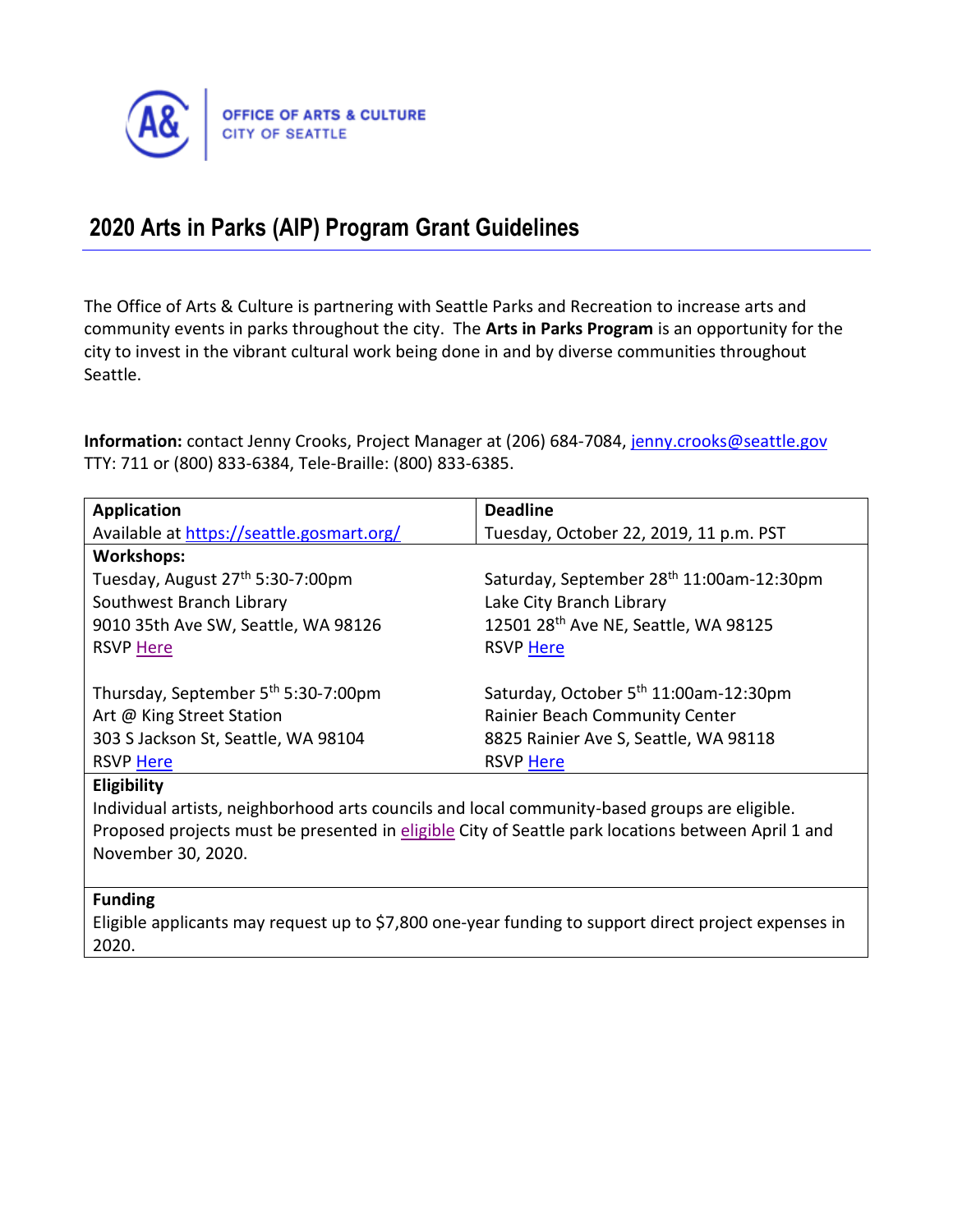### *Program Overview*

This program supports neighborhood arts councils, community-based groups, and individual artists that are seeking to activate [eligible](#page-6-0) Seattle Parks in underserved and economically constrained areas of the city. This grant supports new and established festivals or events that promote arts and cultural participation, celebrate diversity, build community connections, and activate parks through arts and culture while connecting with under-resourced communities including low-income, people with disabilities, immigrant and refugee communities, and communities of color.

### *Program Purpose*

Cultural activities and parks are an essential part of a vibrant, healthy and inclusive community. The mission of Seattle Parks and Recreation is to provide welcoming and safe opportunities to play, learn, contemplate, and build community, and promote responsible stewardship of the land. In partnership with Seattle Parks and Recreation, the Office of Arts & Culture seeks to partner with arts and community groups to create a City where all artists, and communities have the freedom, agency and platform to share and amplify their stories, art, cultures and experiences, regardless of race, class, gender, age, ability, education, country of birth, citizenship, religion and sexual orientation. Organizations, groups and individual artists representing under-resourced communities including lowincome, immigrant and refugee communities, and communities of color are encouraged to apply.

# *Eligibility and Requirements*

The **Applicant** must:

- be an individual artist, neighborhood arts council or local community-based group. Organizations and individual artists representing under-resourced communities including lowincome, people with disabilities, immigrant and refugee communities, and communities of color are encouraged to apply.
- have a Federal Tax ID number and be based in the city of Seattle. Groups applying are not required to be a  $501(c)(3)$  nonprofit nor are they required to use a fiscal agent.

#### The **Project** must:

- have a significant arts and culture component,
- be free and open to the public,
- have insurance,
- provide a platform for under-resourced artists and communities,
- adhere to Seattle Park and Recreation's mission statement (see **Program Purpose** above),
- and take place in an eligible city of Seattle park between April and November 2020.
	- o (*see attached list of preferred parks on page 7*).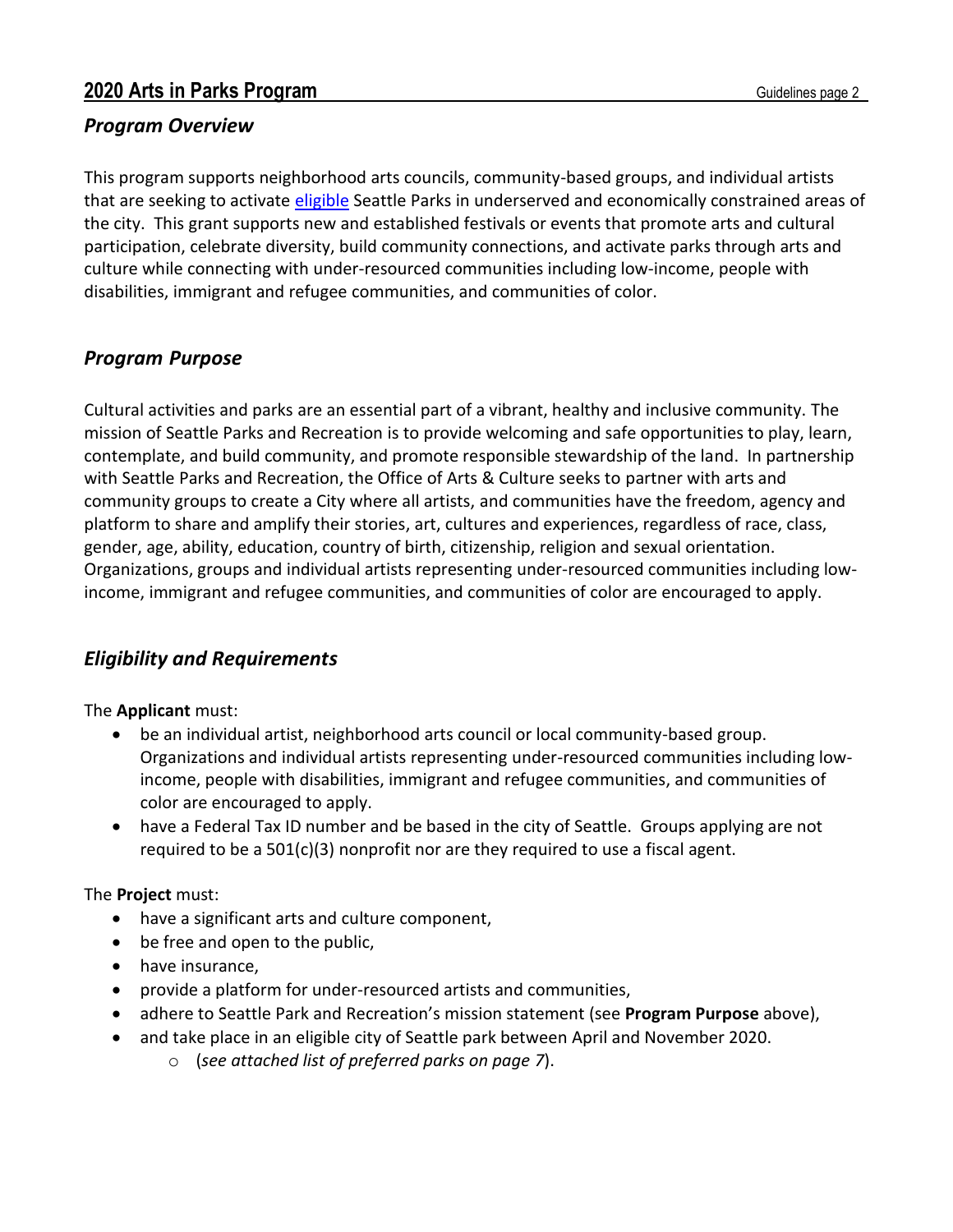o Events taking place in Downtown or City Center Parks or at Playfields and green spaces immediately adjacent to community centers are *not* eligible for this funding. Please see this list of ineligible parks on page 8-9.

You may submit only one application per year to this program. Eligible applicants may submit applications for distinct projects to both Arts in Parks (AIP) and [Neighborhood & Community Arts](http://www.seattle.gov/arts/programs/grants/neighborhood-and-community-arts-grant)(NCA) as long as the projects meet the respective guidelines and eligibility. If a single project qualifies for both AIP & NCA funding the application may be submitted for both programs but will only receive funding from one of them.

# *Funding*

Funded organizations will receive one (1) year of AIP funding support (for events in 2020) to go towards: artist fees, marketing and promotional fees, project management and personnel costs, supplies, equipment rentals or other production-related costs, required permits and no more than 10% for food-related costs. Funds may not be used for fundraising, gifts, organizational administrative costs not directly related to the project or the purchase of equipment. There is no partial funding for this program. Applicants can apply for the following levels of funding:

- \$1,300 (Requires no track record for event production.)
- $•$  \$2,600\*
- $•$  \$5,200
- $•$  \$7,800\*\*

*\*Only groups with a demonstrated history of producing events can apply for funding at \$2,600 level and above.*

*\*\*Events/projects previously funded at the \$7,200 level in years past may only apply for \$5,200 or less, EXCEPT events/projects that provide a minimum of 12 hours of public programming<sup>1</sup> in an eligible park over the course of at least four (4) days<sup>2</sup> . This restriction is based on feedback from community and to support more projects and help build capacity for events.*

### **This funding may not be used for**

- events not accessible and free to the public;
- religious services;
- events or presentations in which fundraising is the primary purpose;
- gifts;

 $\overline{a}$ 

<sup>1</sup> *Public Programming* refers to the hours that your event is advertised to the public, for example the times listed on promotional materials where you have scheduled activities for the public to participate in. This does not include set-up or training hours prior to the publicized start time of your event or activity.

<sup>&</sup>lt;sup>2</sup> This is a new restriction this year. The event days can be consecutive or spread out during the eligible time frame for this program between April and December 2020.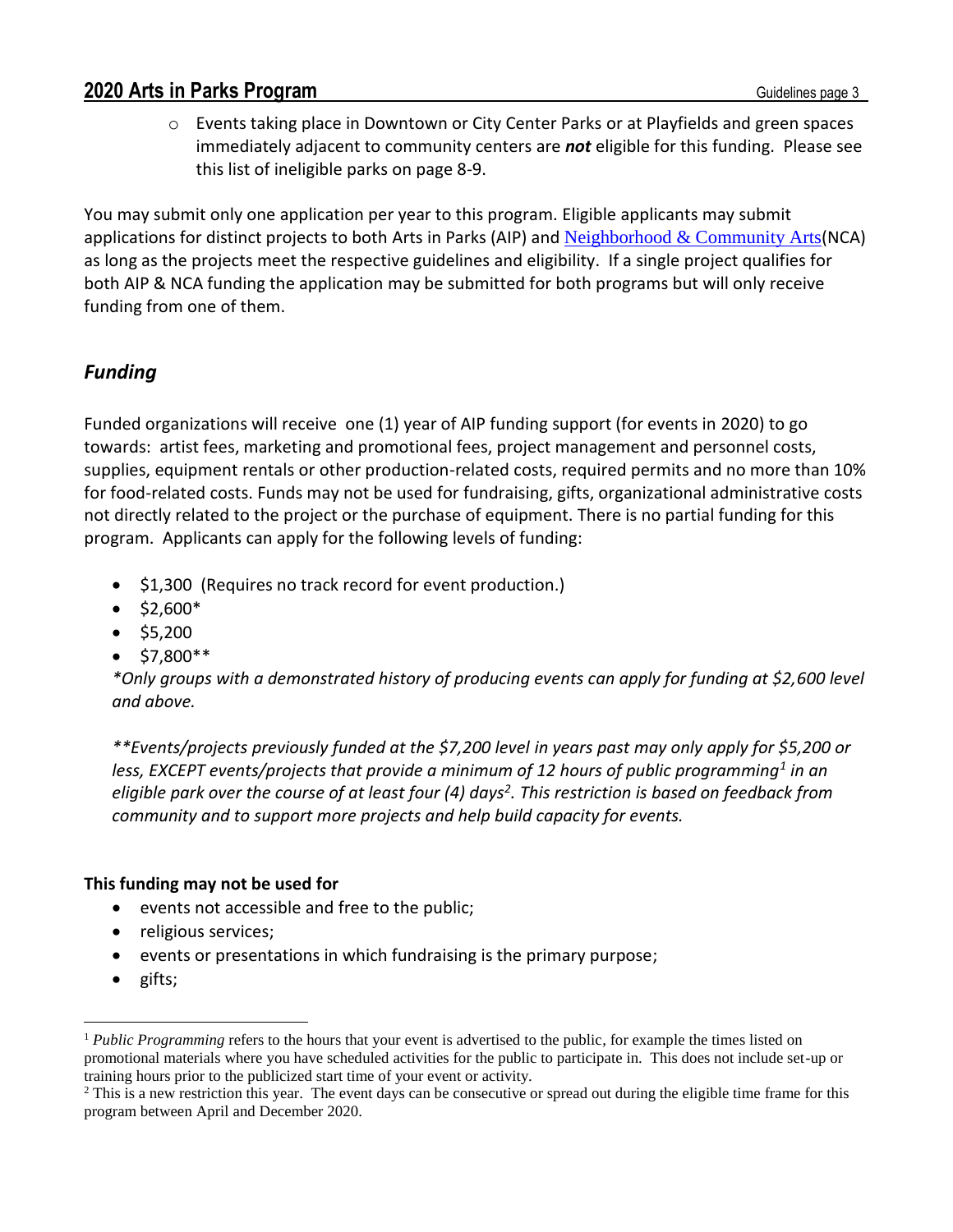- organizations administrative costs not directly related to the project;
- purchase of equipment or software;
- food related costs above the allowable 10%.

# *Evaluation Criteria*

Proposals submitted to the program will be evaluated on the following criteria (**50 pts total**):

- **Strength of Project (20 pts):** A clear, well-conceived event that promotes arts participation and community relations through meaningful and unique experiences. Demonstrates an authentic relationship to cultural community, neighborhood or other community of interest.
- **Community Impact (20 pts):** The Project plan describes meaningful efforts to be inclusive, foster community, encourage participation, reach a diverse audience, and creates accessibility especially for those most impacted by structural racism and oppression.
- **Feasibility (10 pts):** The organizing group has a proven track-record of presenting this and/or other event(s); evidence of community involvement and support; and clear realistic budget for the event.
- **Preferred Parks:** Priority will be given to projects that take place in one or more of the preferred parks identified in the list on page 7, which may particularly benefit from increased use by the public.

### *Application Components*

- **Demographic Questionnaire:** This will not be reviewed as part of your application but rather to help us learn more about the communities that we serve through our programs so that we can continue to work towards making our programs more equitable. All questions are optional, but the questionnaire will need to be submitted before you can proceed to the rest of the application.
- **Additional Profile Information:** This section provides additional contact information that is specific to this application but not already requested in the registration profile.
- **Application Information:** Brief questions related to how you heard about this opportunity.
- **Project Proposal:** Basic information regarding your event such as dates, location, size, etc.
- **Narrative Questions:** The purpose of these questions is to share information about your event/project, the community it serves and some background about yourself**.**
	- 1. **Project Description**: Describe the activities of the festival, event, or project for which you are seeking funds. Include information about how arts and culture will be featured in your project or event.
	- 2. **Community Building through Arts and Culture**: Please describe who attends your event. How does your project use arts and culture to build community? Describe what your efforts will be to be inclusive, engage diverse populations and increase accessibility.
	- 3. **Background and Capacity**: Provide a brief history of your arts programming and presenting activities. What support can you provide of your capacity to produce this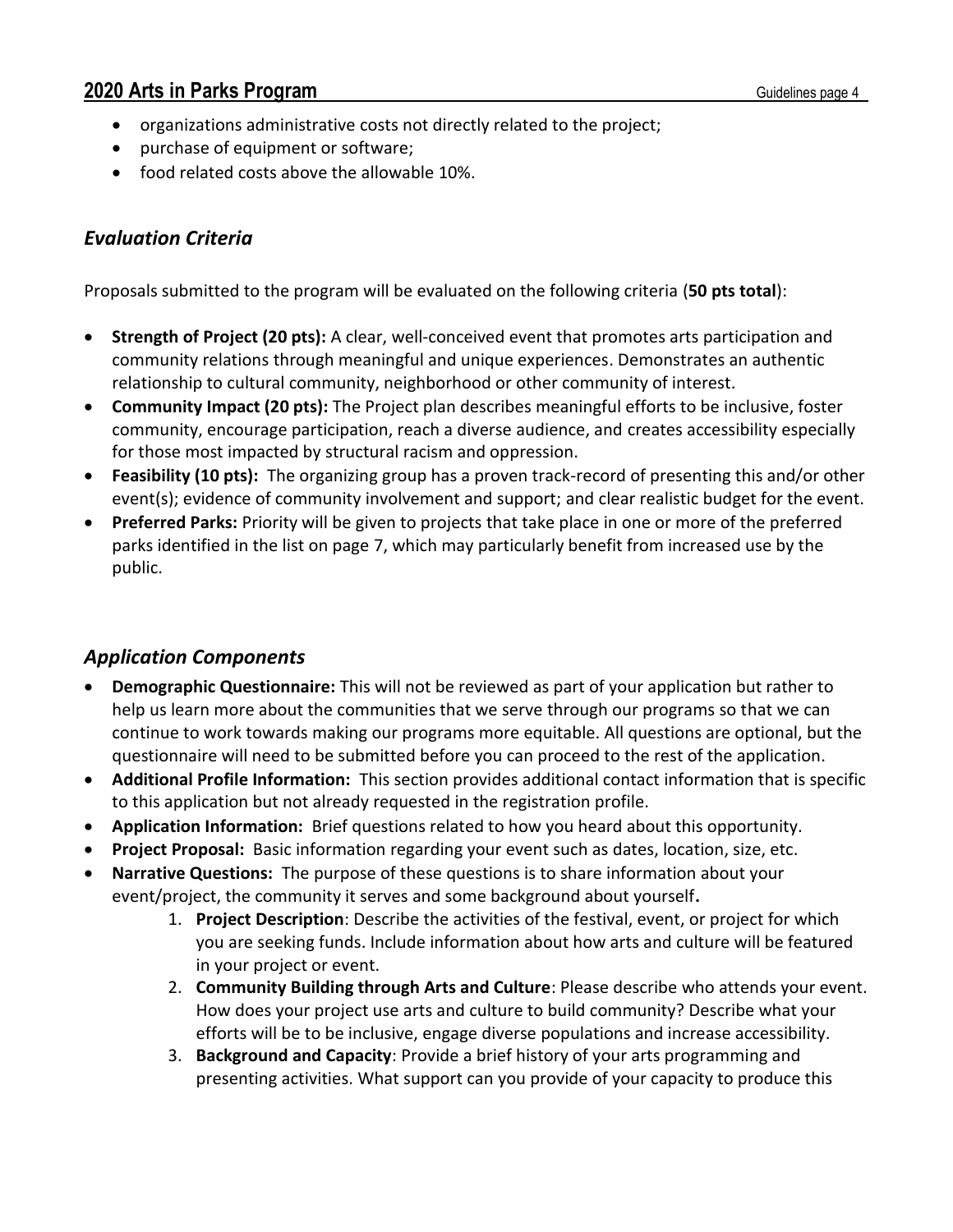event successfully? Describe any key partnerships (with organizations, groups, or individuals) that will assist in the successful completion of this project or event.

• **Project Budget:** Should reflect the cost of the event in 2020, income and expenses should balance, and any donated items or services should be included. There is also a space for you to include some notes about your budget.

### *Timeline*

|                | End of October 2019 Following the deadline, an independent peer panel of artists, community<br>representatives, and event producers will participate in a racial equity and<br>implicit bias training. |
|----------------|--------------------------------------------------------------------------------------------------------------------------------------------------------------------------------------------------------|
| November       | The peer panel will review and score applications according to the program<br>eligibility.                                                                                                             |
| Early December | The peer panel meets to discuss each application in relation to the program<br>criteria.                                                                                                               |
| January 2020   | The Seattle Arts Commission and Seattle Parks and Recreation leadership will<br>review final recommendations and vote to approve.                                                                      |
| Early February | Applicants are notified whether they have been recommended for funding.                                                                                                                                |
| Apr - Nov 2020 | Partners produce their events and submit their reporting documents to receive<br>funding.                                                                                                              |

### *Completing the online application*

- Create or update your profile at https://seattle.gosmart.org/
	- o Neighborhood & Community Arts and Arts in Parks will use the same application. Follow the instructions in the application system to help identify which program(s) you are applying for.
- Complete the application online answering all questions fully by the deadline.

# *Obligations of award recipients*

*If your project is selected for funding, you must meet the requirements listed below.*

### *Acknowledgement*

Organizations and individuals receiving awards from the Office of Arts & Culture must acknowledge the City of Seattle's support in printed materials, signage visible to the public, via social media or in other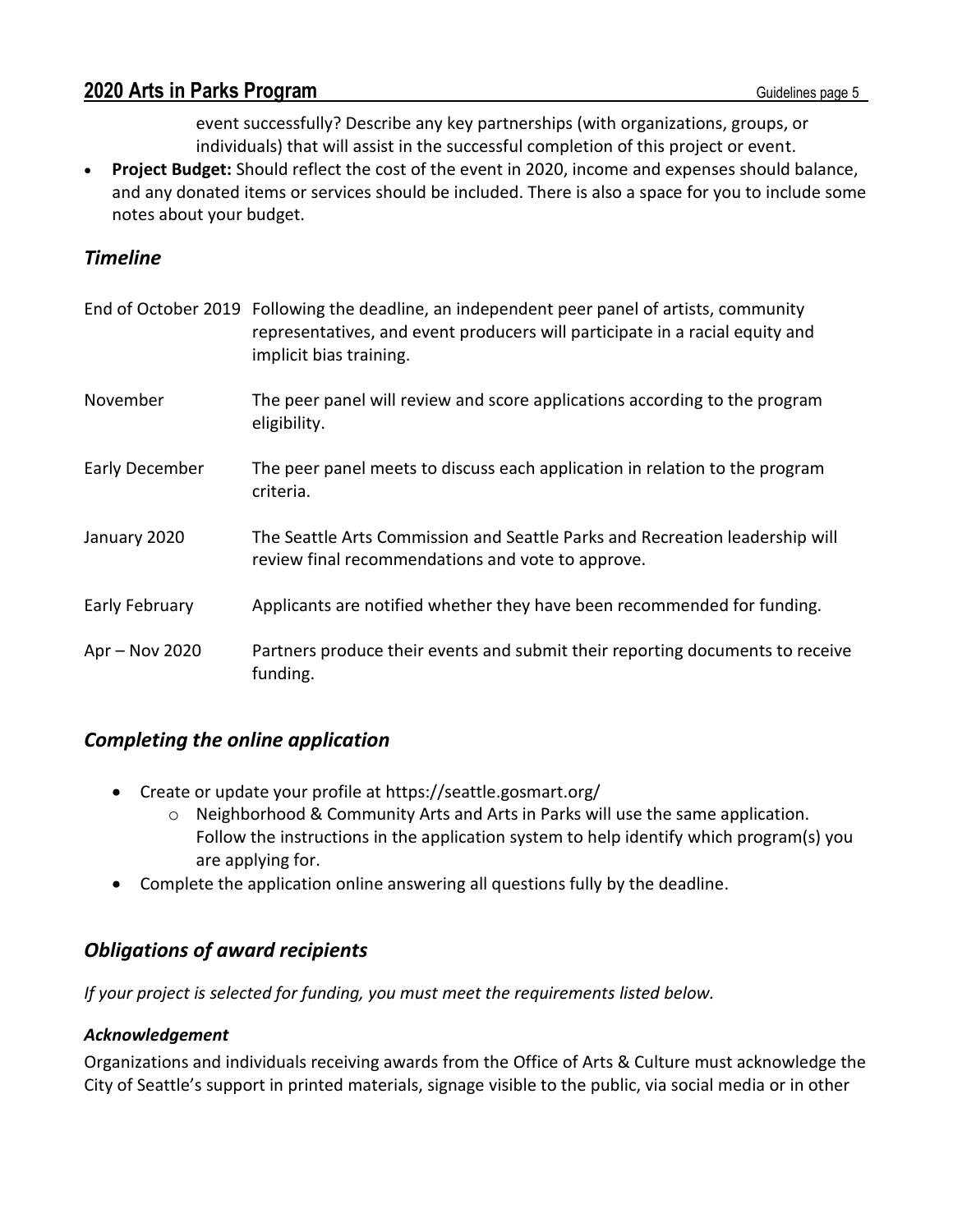ways appropriate to the project. The Office will supply preferred wording and logos in electronic format.

#### *Public Benefit*

State law authorizes the purchase of services on behalf of the public, but not the donation of public money to organizations or individuals. Funded organizations and individuals must provide public benefits to citizens of Seattle as a condition of their funding.

#### *Seattle Business License and Washington State UBI Number Are Required for Payment*

Individuals and organizations awarded funds from the Office of Arts & Culture must have a Seattle business license and a Washington state Unified Business Identification (UBI) number prior to receiving final payment. (The business license and UBI numbers are NOT needed to apply for funds.)

#### *Reporting*

After funding recommendations are approved, the Office of Arts & Culture staff will work with the applicant to go over the required reporting documents in order to receive funding. Award recipients no longer need to sign a contract prior their event but will need to confirm the details of their project prior to their project including intended dates and location for a public presentation as well as a provide a copy of promotional material. Partners are paid on a reimbursement basis after projects or services are completed and a final report is submitted (approximately 4-6 weeks after paperwork is received.)

#### *Insurance*

Award recipients will be responsible for securing Event Liability Insurance for their project and list the City of Seattle as additionally insured.

#### *Taxes*

Award recipients are responsible for paying all applicable taxes. At the time of notification, you will need to complete appropriate paperwork and submit and updated W-9.

*Application Tips* All funding programs are highly competitive. We encourage you to:

- **read the guidelines,** check your eligibility, and follow the online instructions carefully.
- **explore the online application early** so you can plan ahead.
- **attend an information session** to get in-person guidance and hear other applicants' questions, especially if you are a first-time applicant.
- **update or complete your basic registration** and profile at [https://seattle.gosmart.org/.](https://seattle.gosmart.org/)
- **talk with the project manager** about any questions, or to review your draft application as early as possible before the deadline. We are happy to assist, but last-minute help is limited due to timing, the holidays, and volume of requests.
- **be clear and concise in your application** panelists read and evaluate many applications.
- **save often,** save your work at the end of every page online, and be sure to re-read and preview your work before you submit.
- **double-check your budget** and make sure income equals expenses.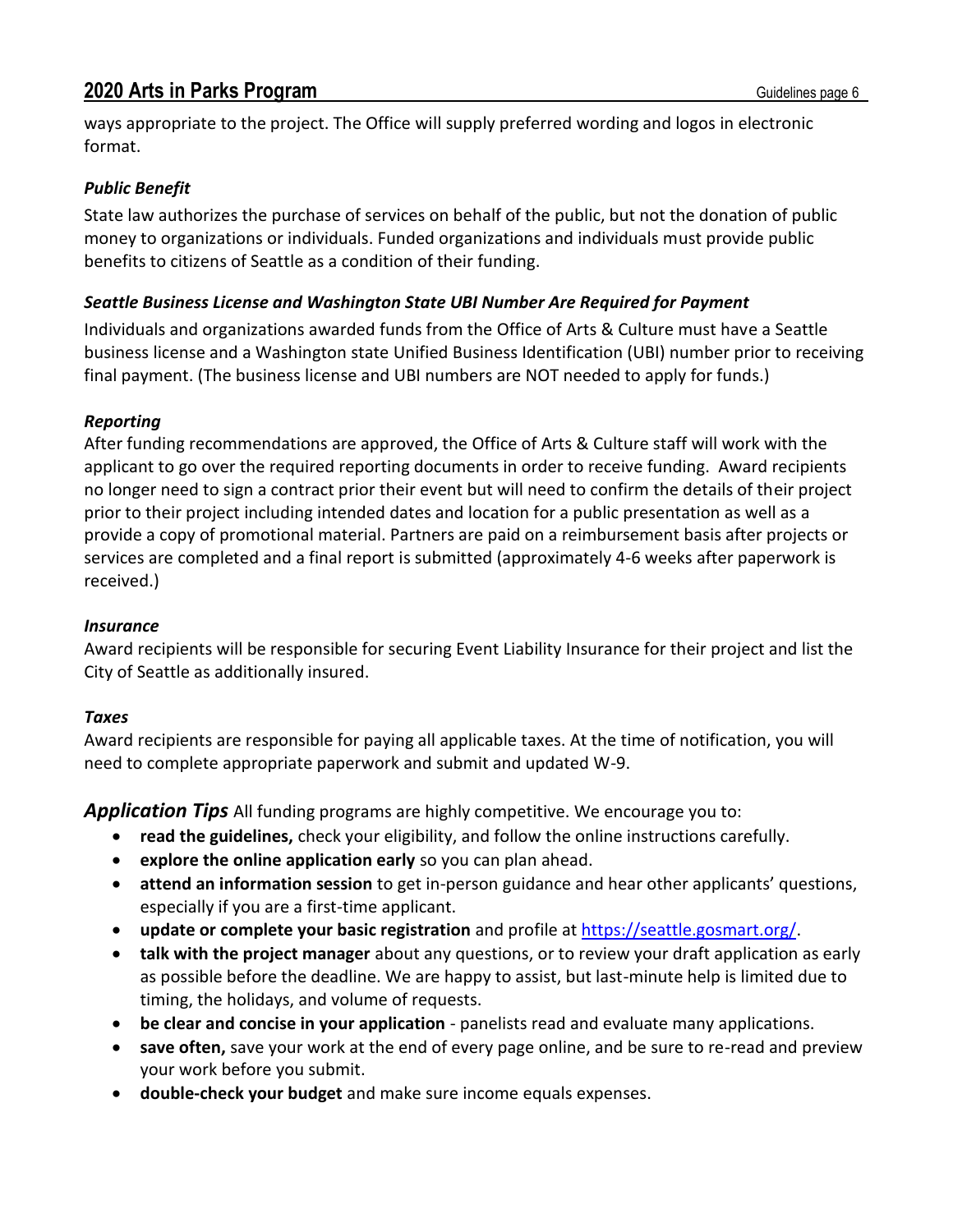• **submit your application before the deadline** so you have time to deal with any potential technical issues.

## <span id="page-6-0"></span>*Eligible and preferred parks*

#### **LIST OF PREFERRED PARKS**

**Please visit the Seattle Parks [website](http://www.seattle.gov/parks/find) and use the Park Finder to view more information about any of the parks listed.**

#### CENTRAL

- Dr. Blanche Lavizzo Park
- First Hill Park
- Judkins Park
- Flo Ware Park
- Pratt Park
- Powell Barnett Park

#### NORTH

- Albert Davis Park
- Ballard Commons Park
- Lake City Mini-Park
- Mineral Springs Park
- Salmon Bay Park
- University Playfield

#### SOUTHEAST

- Beer Sheva Park
- John C. Little Park
- Martha Washington Park
- Othello Park
- Pritchard Island Beach

#### SOUTHWEST

- Duwamish Waterway Park
- Highland Park Playground
- Myrtle Reservoir Park
- Roxhill Park
- Westcrest Park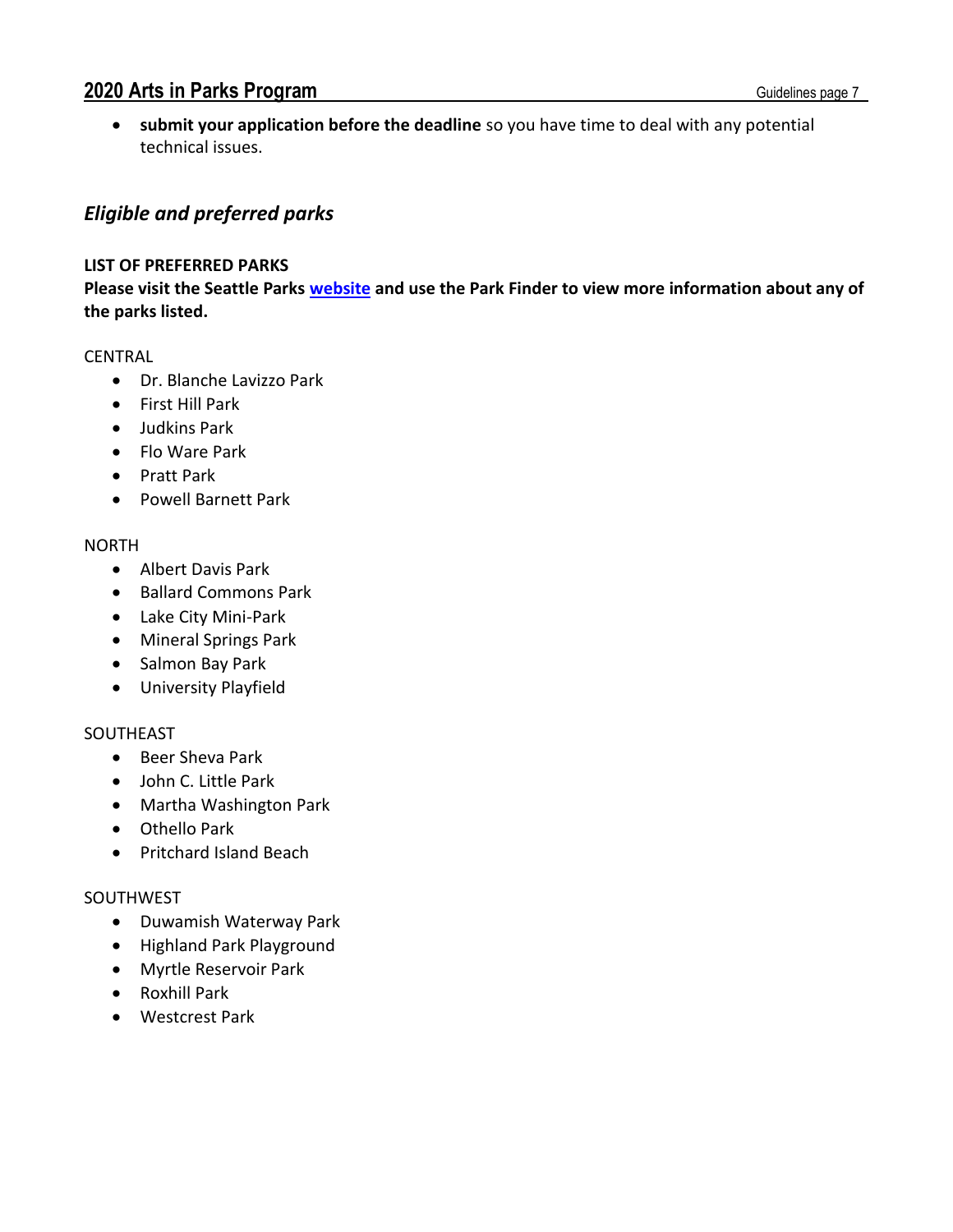#### **LIST OF INELIGIBLE PARKS**

**Downtown or Center City parks are NOT eligible for Arts in Parks funded projects. Other funding sources are available for projects in these parks.**

2100 Westlake Alaskan Way Blvd Bell Street BLVD Belltown P-Patch Cascade Playground City Hall Park Denny Regrade OLA Donnie Chin International Children's Park Elliott Bay Bike Path Freeway Park Hing Hay Park Kobe Terrace McGraw Square Myrtle Edwards Occidental Square Pier 62/63 Pioneer Square Park Plymouth Pillars Park and Off Leash Area Prefontaine Place South Lake Union Tilikum Place Union Station Square Victor Steinbrueck Waterfront Park Washington Street Boat Landing Westlake Square Westlake Park

**Playfields, parks, and green spaces are NOT eligible for Arts in Parks funded projects. Many of these playfields and parks benefit from Community Centers which have funding sources available or other sources of support for projects in these parks.**

Alki Playground Ballard Playground Bitter Lake Playfield Camp Long Carkeek Park Delridge Playfield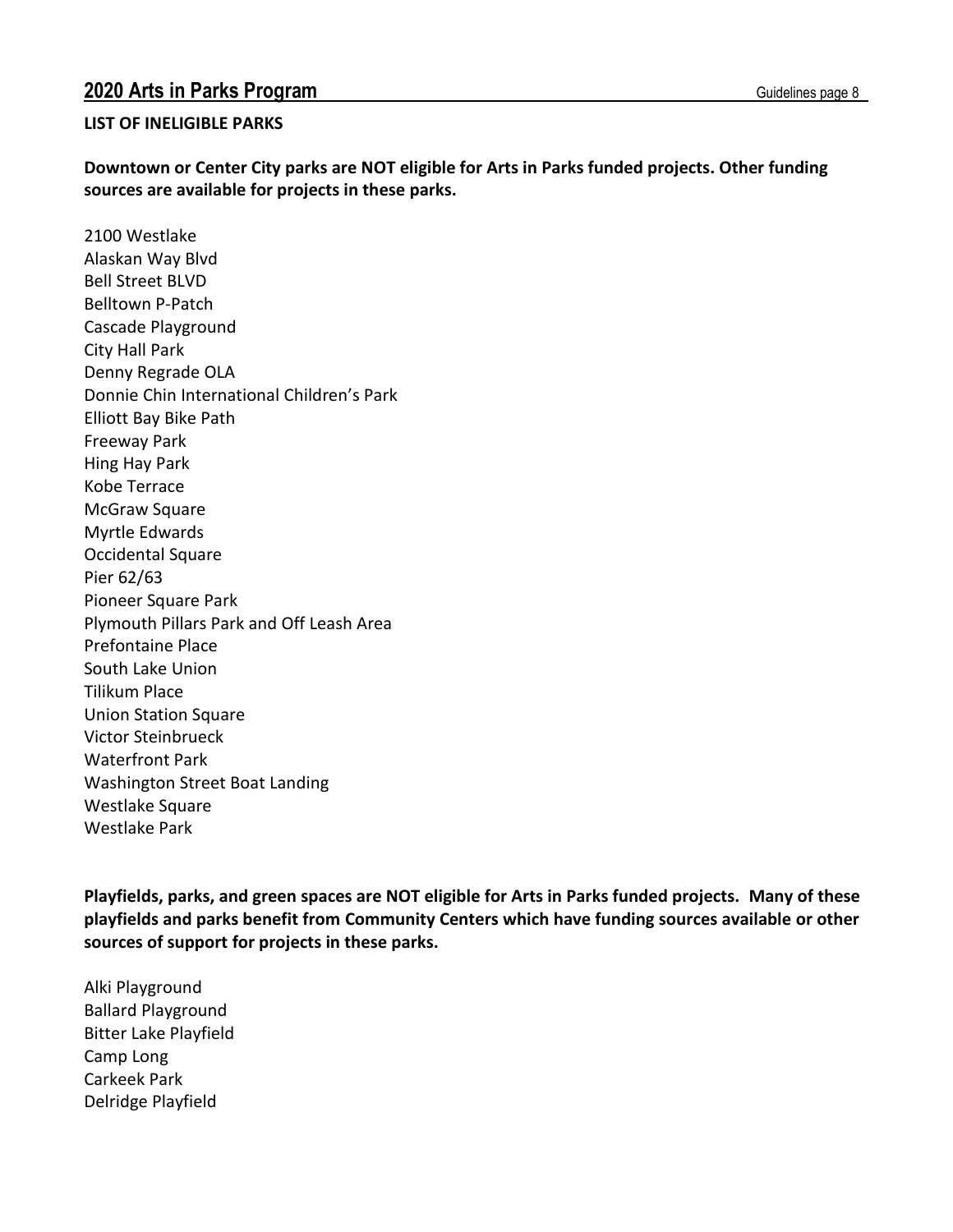Discovery Park Garfield Playfield Green Lake Playfield Hiawatha Playfield Laurelhurst Playfield Loyal Heights Playfield Magnolia Playfield Magnuson Park Meadowbrook Playfield Miller Playfield Montlake Playfield Northgate Park Rainier Beach Playfield Rainier Playfield Ravenna-Eckstein Park South Park Playground Van Asselt Playground Walt Hundley Playfield West Queen Anne Playfield Yesler Terrace Park

# *ARTS Funding Policies*

### **Commitment to Racial Equity**

The Seattle Office of Arts & Culture commits to an anti-racist work practice that centers the creativity and leadership of people of color - those most impacted by structural racism - to move toward systems that benefit us all. We also acknowledge that we are on Indigenous land, the traditional territories of the Coast Salish people.

We envision a city of people whose success, safety and health are not pre-determined by their race. A city where all artists, performers, writers and creative workers have the freedom, agency and platform to share and amplify their stories, art, cultures and experiences. At the same time, we acknowledge that our actions - both conscious and unconscious, past and present - have benefited some communities while limiting opportunities and outcomes for communities of color. We work toward our vision by addressing and working to eliminate institutional racism in our programs, policies and practices.

In alignment with the City's [Race and Social Justice Initiative,](http://www.seattle.gov/rsji) we seek new solutions that use arts as a strategy to drive not only our office, but the City as a whole toward racial equity and social justice. We will continue to break barriers and build arts-integrated tools that challenge the status quo, and push us toward the inclusive society we envision.